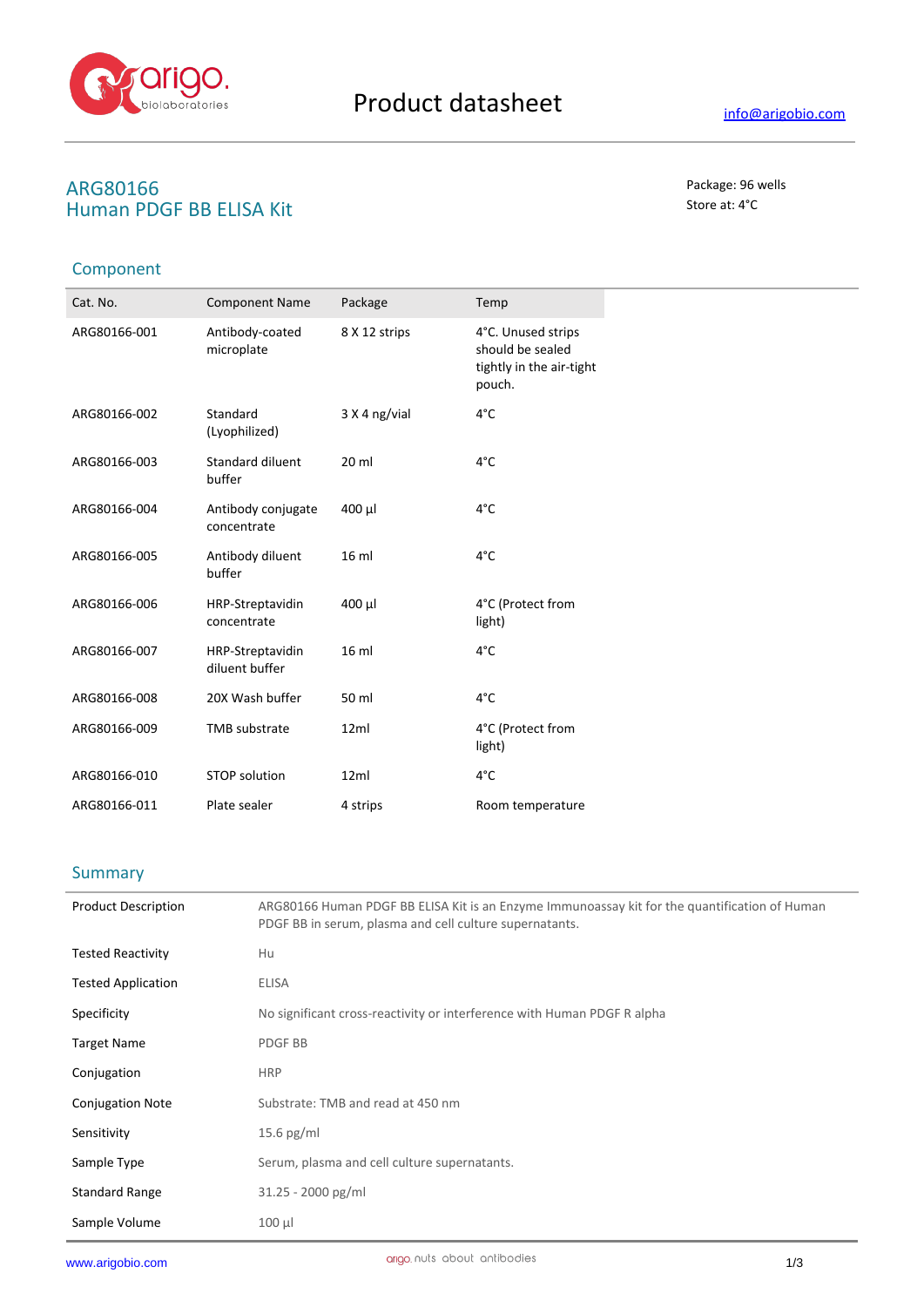| Precision       | CV:                                                                                                                                                                                                                               |
|-----------------|-----------------------------------------------------------------------------------------------------------------------------------------------------------------------------------------------------------------------------------|
| Alternate Names | SIS; Becaplermin; Platelet-derived growth factor subunit B; IBGC5; PDGF subunit B; c-sis; SSV; PDGF-2;<br>Proto-oncogene c-Sis; Platelet-derived growth factor beta polypeptide; PDGF2; Platelet-derived growth<br>factor B chain |

# Application Instructions

| Assay Time | hours |
|------------|-------|
|            |       |

# Properties

| Form                | 96 well                                                                                                                                                                                                                                                        |
|---------------------|----------------------------------------------------------------------------------------------------------------------------------------------------------------------------------------------------------------------------------------------------------------|
| Storage instruction | Store the kit at 2-8°C. Keep microplate wells sealed in a dry bag with desiccants. Do not expose test<br>reagents to heat, sun or strong light during storage and usage. Please refer to the product user manual<br>for detail temperatures of the components. |
| Note                | For laboratory research only, not for drug, diagnostic or other use.                                                                                                                                                                                           |

### Bioinformation

| Database links | GenelD: 5155 Human                                                                                                                                                                                                                                                                                                                                                                                                                                                                                                                                                                                                                                                                                                                                                                                                                                                                                                                   |
|----------------|--------------------------------------------------------------------------------------------------------------------------------------------------------------------------------------------------------------------------------------------------------------------------------------------------------------------------------------------------------------------------------------------------------------------------------------------------------------------------------------------------------------------------------------------------------------------------------------------------------------------------------------------------------------------------------------------------------------------------------------------------------------------------------------------------------------------------------------------------------------------------------------------------------------------------------------|
|                | Swiss-port # P01127 Human                                                                                                                                                                                                                                                                                                                                                                                                                                                                                                                                                                                                                                                                                                                                                                                                                                                                                                            |
| Gene Symbol    | <b>PDGFB</b>                                                                                                                                                                                                                                                                                                                                                                                                                                                                                                                                                                                                                                                                                                                                                                                                                                                                                                                         |
| Gene Full Name | platelet-derived growth factor beta polypeptide                                                                                                                                                                                                                                                                                                                                                                                                                                                                                                                                                                                                                                                                                                                                                                                                                                                                                      |
| Background     | The protein encoded by this gene is a member of the platelet-derived growth factor family. The four<br>members of this family are mitogenic factors for cells of mesenchymal origin and are characterized by a<br>motif of eight cysteines. This gene product can exist either as a homodimer (PDGF-BB) or as a<br>heterodimer with the platelet-derived growth factor alpha polypeptide (PDGF-AB), where the dimers<br>are connected by disulfide bonds. Mutations in this gene are associated with meningioma. Reciprocal<br>translocations between chromosomes 22 and 7, at sites where this gene and that for COL1A1 are<br>located, are associated with a particular type of skin tumor called dermatofibrosarcoma protuberans<br>resulting from unregulated expression of growth factor. Two alternatively spliced transcript variants<br>encoding different isoforms have been identified for this gene. [provided by RefSeq] |
| Highlight      | Related products:<br>PDGF BB antibodies; PDGF BB ELISA Kits;<br>Related news:<br>Vascular development is regulated by FGF-dependent metabolic control<br>The role of HDGF in tumor angiogenesis<br>New ELISA data calculation tool:<br>Simplify the ELISA analysis by GainData                                                                                                                                                                                                                                                                                                                                                                                                                                                                                                                                                                                                                                                       |
| Research Area  | Cancer kit; Cell Biology and Cellular Response kit; Developmental Biology kit; Metabolism kit; Signaling<br>Transduction kit                                                                                                                                                                                                                                                                                                                                                                                                                                                                                                                                                                                                                                                                                                                                                                                                         |